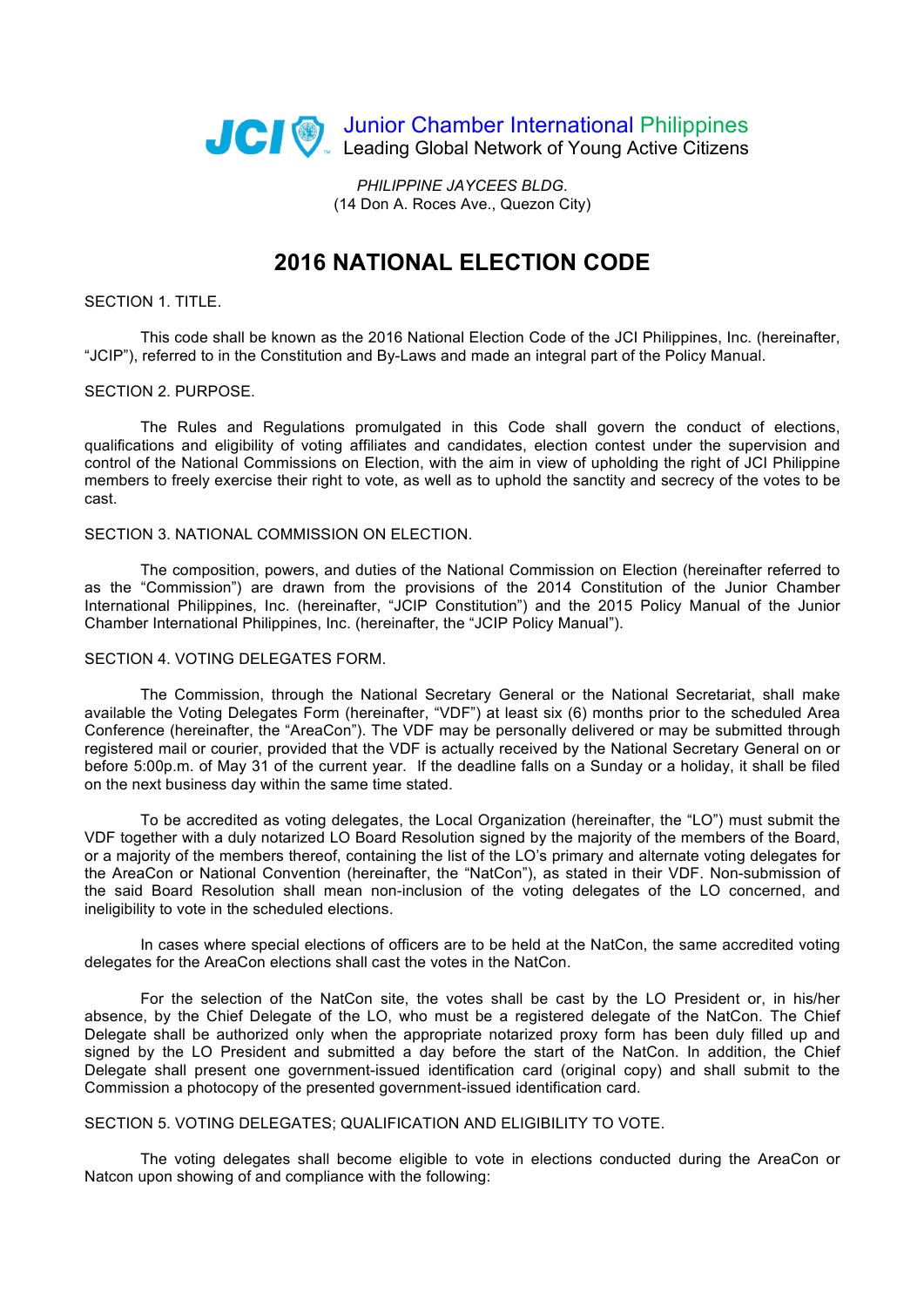- 1. Must be a member in good standing of an LO in good standing of the JCI Philippines, Inc. as certified by the National Secretary General and National Treasurer. An LO in good standing shall include those formally affiliated with the organization for two (2) consecutive years provided that they satisfied the provisions of Article 13-1, 13-5 and 13-6, Chapter XIII of the JCIP Constitution.
- 2. Must be listed as a voting delegate in the VDF submitted by the LO and approved by the Commission.
- 3. Must be a registered delegate in the Areacon or Natcon where elections are to be held.

It is hereby understood that the cut-off of registration of the AreaCon or NatCon, for the purpose of determining voting rights, shall be 12:00a.m. (midnight), before the day of the scheduled election. The AreaCon or NatCon Organizing Committee shall submit a list of registered voting delegates with chronological receipt numbers not later than 8:00a.m. of the day of the election. The Host LO of said AreaCon or NatCon shall also, upon the issuance of the receipt/s, attach the list of registered delegates and the time of said issuance. The list shall be signed by the President of the Host LO and the AreaCon and/or NatCon Director.

In case the name of the voting delegate is missing or cannot be located in the list of delegates in the current AreaCon or NatCon, said voting delegate can present his/her receipt of payment of registration in the area conference or national convention concerned, as proof of registration.

4. Must possess a valid Voter's ID issued by the Commission and distributed by the National Secretary-General for the current AreaCon or NatCon*.* Unless otherwise authorized in writing (must be notarized), and accompanied by a copy of a government issued identification card, by the concerned voting delegate, no other voting delegate shall secure or obtain the Voter's ID of another.

In addition, the voting delegate must possess a government issued identification card for purposes of proper identification.

## SECTION 6. CANDIDATES; QUALIFICATIONS AND ELIGIBILITY.

To qualify as candidates in the elections during the AreaCon or NatCon, applicants must possess the qualifications and none of the disqualifications provided for in the JCIP Constitution and JCIP Policy Manual.

In addition, to be eligible to be voted upon in the elections, candidates must comply with all of the following requirements, to wit:

- 1. File personally or through a representative duly authorized in writing, which should be notarized, a Certificate of Candidacy on or before 5:00p.m. of July 31 of the current year with the Commission at the office of the National Secretariat in Quezon City, copy furnished the National Nominations Commission and the National Secretary-General, in accordance with the JCIP Constitution and the JCIP Policy Manual. If the deadline falls on a Sunday or a holiday, it shall be filed on the next business day within the same time stated. The same deadline shall apply to the filing of Letter of Intent by former members of the National Board using the form prescribed by the Commission.
- 2. Pay the prescribed filing fee.
- 3. Attend and complete the prescribed number of hours of the Officer's College and personal interviews to be conducted by the National Nominations Commission before the opening of the area conference.

Any candidate who withdraws his/her candidacy shall forfeit the filing fee paid unless the withdrawal is by reason of the following:

- a. Government declared calamity in the area with which the candidate resides;
- b. Death of an immediate family member;
- c. Accident that results to incapacity;
- d. Serious illness the nature of which and at such a stage that it cannot be cured within a period of six (6) months even with proper medical treatment; and
- e. Long-term hospitalization of at least six (6) months.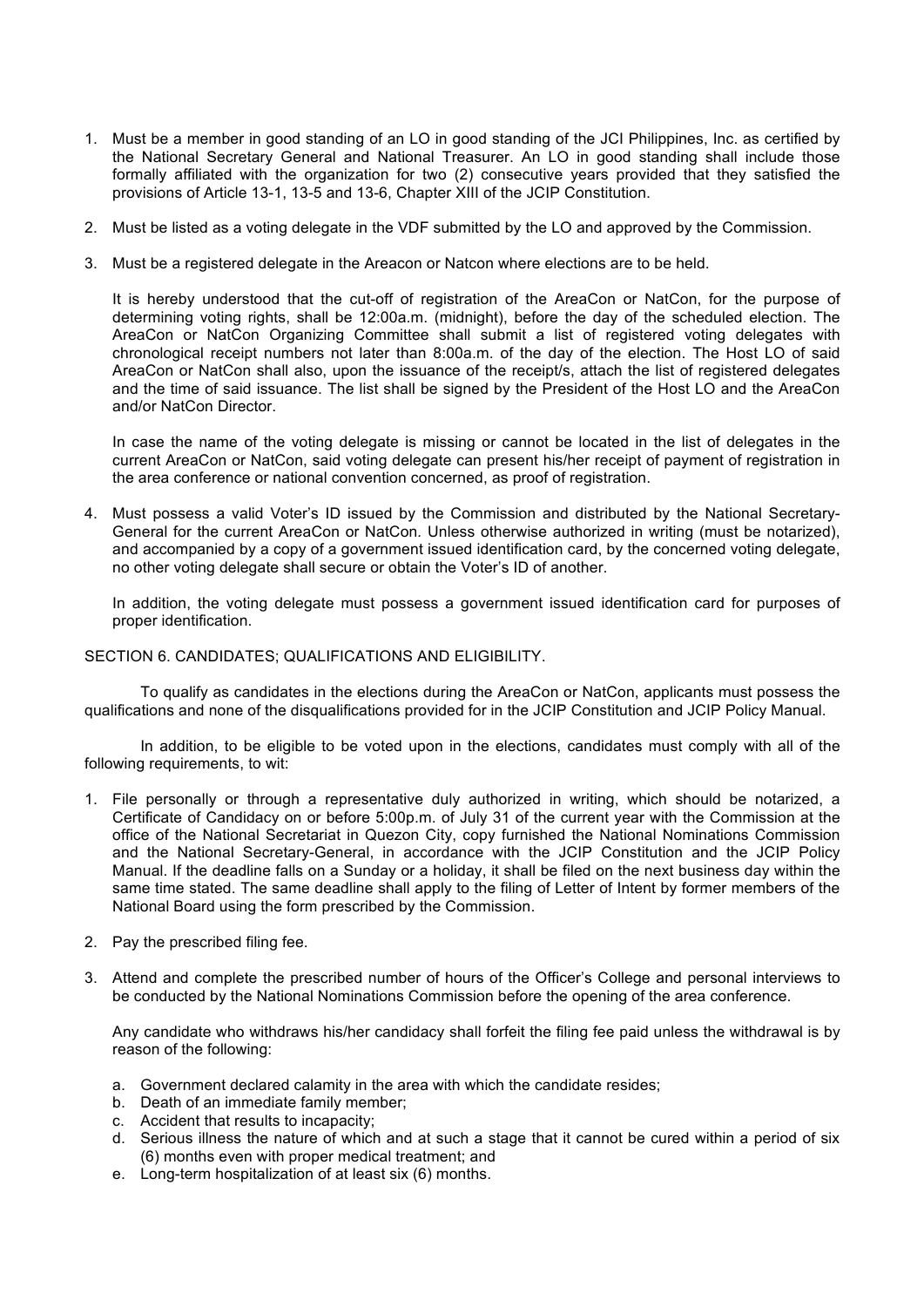Any candidate who fails to attend the Officers College, or fails to attend and complete the prescribed number of hours thereof, before the AreaCon elections shall be disqualified and his/her filing fee shall be forfeited and not subject to refund. However, in the event there are no other candidates to the position, said candidate may still be nominated during the plenary session of the AreaCon without need of paying the filing fee, provided that the position to which the candidate is nominated must be the same position to which he/she was previously disqualified; otherwise he/she must pay the filing fee.

A candidate who files a Certificate of Candidacy after the conduct of the regular Officer College or nominated during the closing plenary and elected during the AreaCon shall be required to attend the Officers College before the NatCon otherwise he/she shall be prohibited from taking his oath of office and disqualified from assuming his position.

4. Must secure the Area COMELEC Certification showing his election to the position to which he/she aspired for as a candidate and must be able to present before the National Commission on Election such Certificate on or before the opening day of the immediately succeeding national convention.

# SECTION 7. CERTIFICATE OF CANDIDACY; WHEN AND WHERE TO FILE.

The Commission shall prescribe and provide the forms for the Certificate of Candidacy to be made available in the National Secretariat at least sixty (60) days before the opening of the area conferences. Candidates holding national and/or area appointive, except for independent Constitutional Commissions, shall be *ipso facto* deemed resigned upon filing of his or her Certificate of Candidacy.

Candidates for National President, National Executive Vice President, Area Vice President and Regional Vice President shall submit, as an integral part of the Certificate of Candidacy, a Plan of Action in such form as may be prescribed and prepared by the National Secretary General. Candidates for National Treasurer shall submit, as integral part of the said Certificate of Candidacy, a financial Management Plan in such form as may be prescribed and prepared by the Audit Commission.

In case there is no Certificate of Candidacy filed for a particular position within the period stated under Paragraph 1, Section 6 hereof, or no eligible candidate therefor is declared by the Nominations Commission, any qualified applicant may file with the Commission, through the National Secretariat, a Certificate of Candidacy and other requirements on or before 5:00pm of the day before elections and pay the prescribed filing fee. If the member of the Commission finds the Certificate of Candidacy to be sufficient in form and substance, the candidacy shall be announced during the closing plenary. In case no Certificate of Candidacy is filed within the said deadline, nominations for said vacant position may be opened or made at the start of the closing plenary of the AreaCon and, upon acceptance by the Nominee, he/she shall file the Certificate of Candidacy and pay the required filing fee before the elections.

In cases where there are no candidates in any of the positions during the elections in the area conference, said position/s thereby remaining unfilled, a special election may be called during the NatCon to fill up the said position/s. Any aspirant to such position must be duly nominated to the position during the opening plenary session of the convention and must file his/her duly accomplished Certificate of Candidacy complete with all the other requirements including payment of the prescribed filing fee on or before 5:00p.m. of the same day.

# SECTION 8. CAMPAIGN PERIOD AND CAMPAIGN MATERIALS.

The campaign period shall start on the day following the deadline for filing of candidacy as stated in Paragraph 1, Section 6 hereof, and shall end at 12:00a.m. (midnight), the day before the scheduled AreaCon elections. After the lapse of the campaign period, candidates and their campaign staff are prohibited from campaigning.

Campaign materials shall be limited to the following:

- 1. Printed bond or book paper of any color, with maximum of four (4) pages, each page is limited to a size of an A4 (8.26 inches and 11.69inches), and the contents of which must include:
	- a. Candidate's photo which is limited to a maximum size of 2in. by 3in.;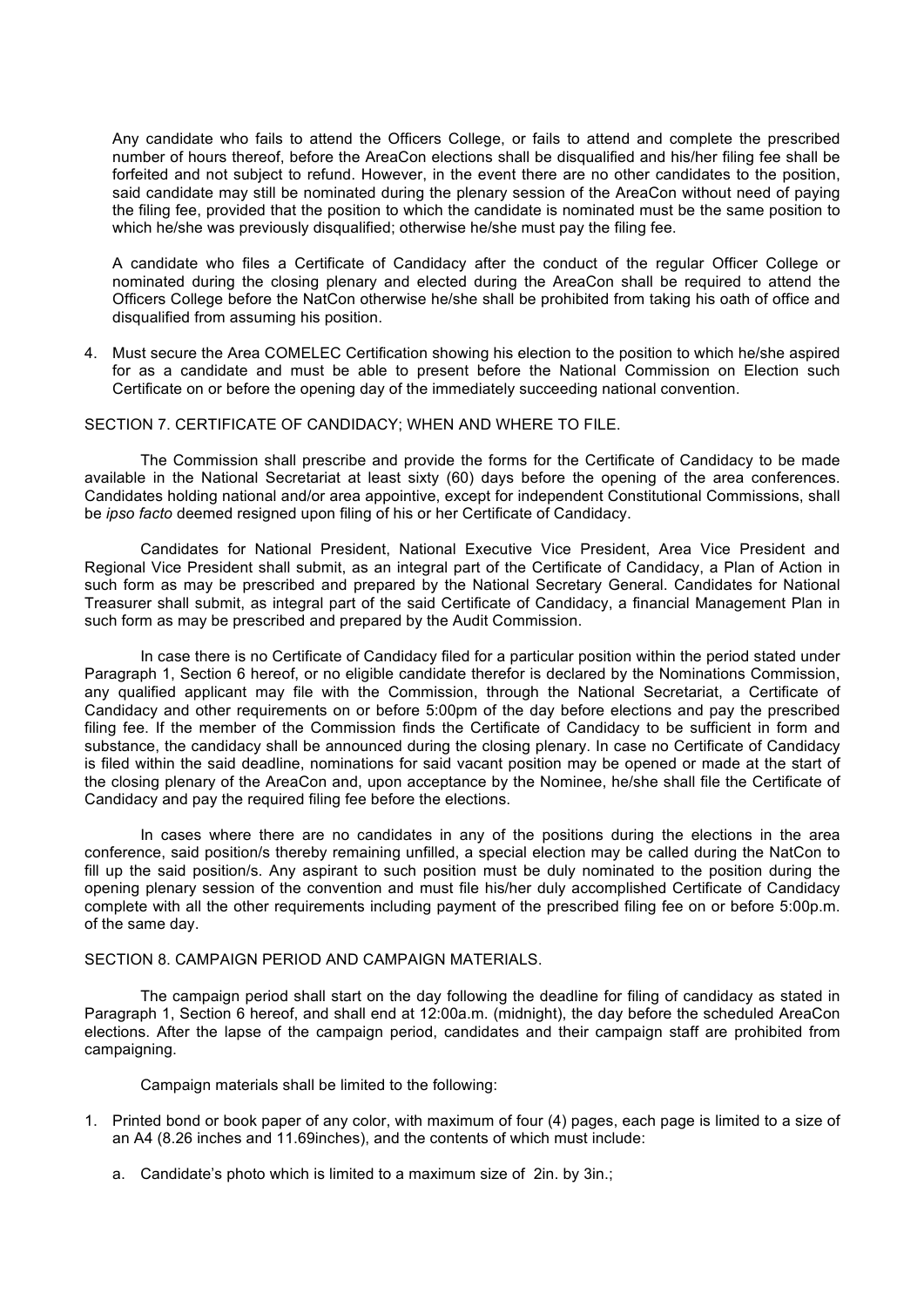- b. Personal Data and JCI Membership Profile;
- c. Plan of Action or Financial Management Plan as the case maybe;
- d. Calendared Program of Activities; and
- e. Message of the candidate.
- 2. Streamers. In any material and color, the size of which shall not exceed one (1) meter by three (3) meters and not more than three (3) pieces inside the venue of each area conference.
- 3. Pamphlets, leaflets, cards, stickers or other written or printed materials the size of which is limited to a size of an A4 (8.26 inches and 11.69inches).
- 4. Campaign materials/paraphernalia other than what is stated above shall only bear the name of the candidate or the team from which the candidate belongs.
- 5. Websites or Social Media Sites, which should only contain campaign information of candidates and should not contain misleading, derogatory, false or shameful information against the other candidates.

The Commission, shall issue a resolution containing the guidelines for permissible campaign materials/paraphernalia at least seven (7) days prior to the start of the campaign period.

# SECTION 9. PROHIBITION.

The following are prohibited acts, omissions or offenses:

- 1. Distributing campaign materials other than those prescribed in the preceding section, or distributing materials containing false, derogatory, misleading, or shameful information against another candidate, or his/her team/party.
- 2. Soliciting votes by paying for the cost of transportation to and/or from area conference or national convention sites, hotel and meal accommodations at area conference or national convention sites, any form of entertainment, or giving anything of value, whether in money or in kind including, but not restricted to, payment of LO dues and other LO obligations. Provided, that any bulk purchases of transportation tickets and/or block reservations, accommodations or hotel and other lodging facilities for the delegates in the AreaCon or NatCon by a candidate and/or any of his identified key campaign leaders shall constitute as prima facie evidence against the aforesaid candidate.
- 3. Any form of fraud or falsehood designed to violate this Rules governing the conduct of elections, subvert the electoral process, or utilized to denigrate the standing of members, the status of LO registration and accreditation, LO voting strength, payment of LO dues and assessment, Commission records and forms, and similar acts, including but not restricted to certification of voting strength and NOM dues payment or any scheme or act designed to unduly influence, threaten or intimidate a Voting Delegate to vote for a particular candidate.
- 4. Providing hospitality rooms of any kind.
- 5. Parties or caucuses during the AreaCon or Natcon without the express written consent/approval of the Commission. To merit approval by the Commisson, the party or caucus shall not disrupt, interfere or disturb the schedule of activities of the AreaCon or NatCon; and shall be openly announced at the AreaCon or NatCon and open to all delegates, or made part of the fellowship schedule of the AreaCon or NatCon.
- 6. Taking of another's Voter's Identification Card issued by the Commission without the written consent of the voting delegate and/or refusal to return the same after proper request or demand from the voting delegate or from any of the authorized representatives of the Commission.
- 7. Issuance of any board resolution or authorization preventing the voting delegate to cast his vote or to remove said voting delegate from the list of primary or alternate voters of the LO beyond the period allowed by these rules or before the casting of votes.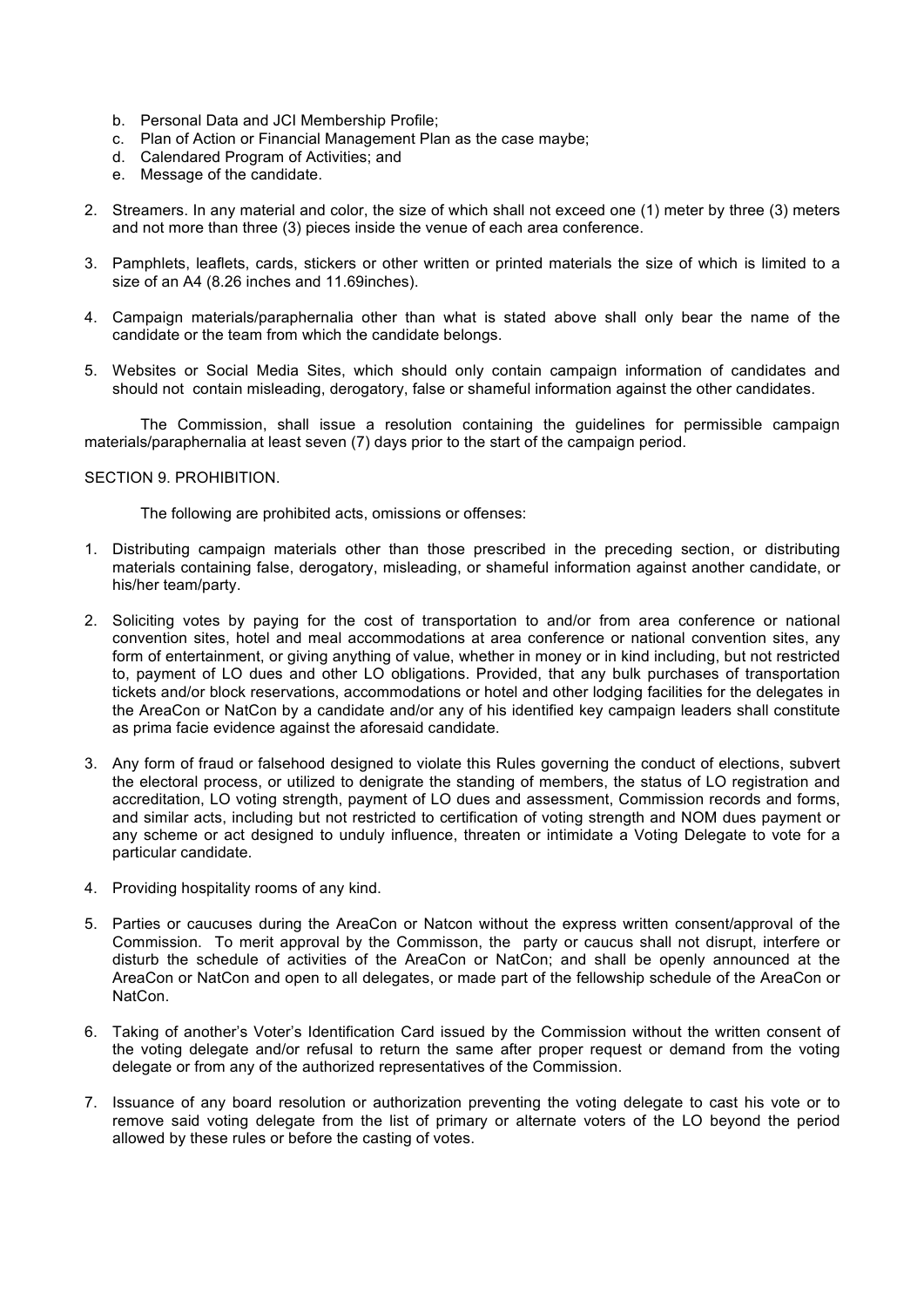- 8. Forcing the voting delegate, through threats of removal from the LO, intimidation, or undue influence, to cast his/her vote for a particular candidate.
- 9. Publishing election related matters, through social media, websites, sms/text messages, and the like, any defamatory, misleading, derogatory, false or libelous comments, opinions or write-ups, against a candidate, or any supporter, campaign manager, campaign staff, or same LO member of the said candidate.
- 10. Any person who disrupts the proceedings of the elections or the canvassing of votes, prevents a voting delegate from casting his/her votes, or allows an alternate voter to vote in lieu of the primary voter either by providing false or misleading information or presentation of alleged board resolution or authorization from the LO concerned regarding disqualification of the primary voter or replacement of the primary voter by the LO concerned.
- 11. Campaigning for a particular candidate before or after the campaign period determined by the Commission.
- 12. Any other campaign material or paraphernalia inside the venue of the area conference or national convention except for the streamers as provided for under Paragraph 2 of the immediately preceding section.

Any candidate found to be violating or has violated any of the aforestated prohibitions shall, upon resolution of the Commission, be disqualified from being voted upon in the elections or in case of election protests filed with the Commission after elections, the Candidates election shall be annulled. In addition, the erring candidate, after proper hearing and observance of due process, may be suspended or dropped from the list of members of his LO, and his LO shall consequently be suspended for a period of one (1) year, losing all rights and privileges of affiliation within the period of suspension.

Any JCI member found guilty of violation of the aforestated prohibitions, whether campaigning for any candidate or not, after proper hearing and observance of due process, may be suspended or dropped from the list of members of his LO, and his LO shall consequently be suspended for a period of one (1) year, losing all rights and privileges of affiliation within the period of suspension.

Any violation of the aforestated prohibitions which may be construed as a criminal offense against JCI Philippines or any of its members shall warrant filing of a criminal case against the offender, whether he is a regular member in good standing or not, which may be instituted by the offended person even without resolution of the Commission and certification of the General Legal Counsel that there is a prima facie evidences to prosecute in court.

In any case, any violation of the aforesaid prohibitions that causes any damage to the JCI Philippines may warrant the filing of a civil case against any offender, upon resolution of the Commission and certification by the General Legal Counsel that there is a preponderance of evidence to file the said case.

## SECTION 10. VOTING STRENGTH.

The voting strength of each and every LO shall be certified to by the National Secretary General and the National Treasurer. The said certificates shall be based on the schedule embodied in the JCIP Constitution and By-Laws and the JCIP Policy Manual. It is hereby understood that for purposes of determining the Voting Strength in the elections for the year concerned, the cut-off shall be March 31 of every year. No LO shall be granted an increase in Voting Strength in the elections to be held in the same year, in case said LO increases in members or category after March 31 hereof.

# SECTION 11. BALLOT.

The Commission shall cause the preparation of the Official Ballot for purposes of elections of officers during the AreaCon and Natcon, when necessary, in the following form:

> JCI PHILIPPINES, INC. Commission on Elections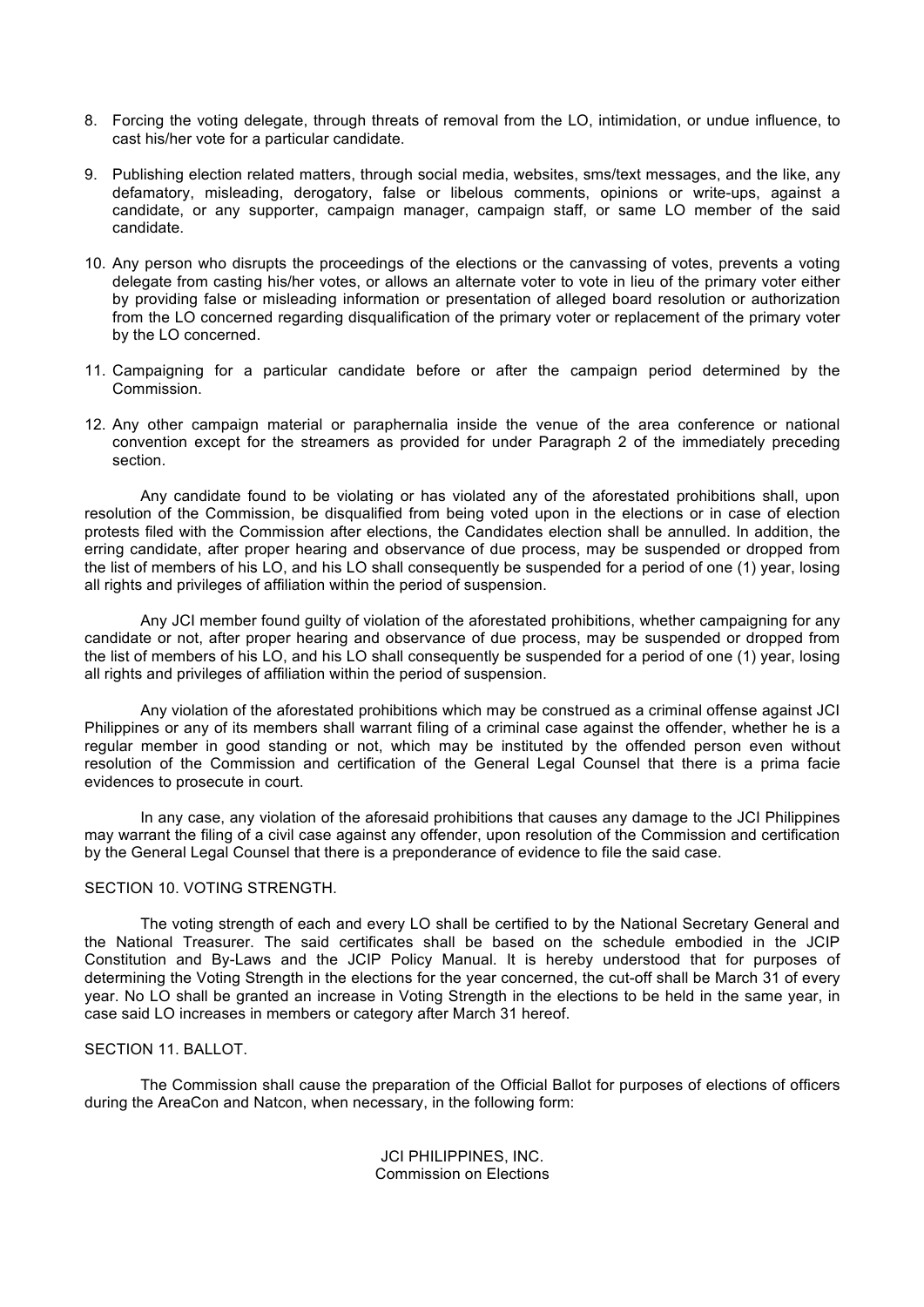# OFFICIAL BALLOT

(Instructions: Check with one stroke of the pen on the space provided for hereunder after the name of the candidates or site you are voting for)

| <b>National President</b>                                                                                                                           |                 | <b>Check Hereunder</b> |
|-----------------------------------------------------------------------------------------------------------------------------------------------------|-----------------|------------------------|
| <u> 1989 - Johann John Stone, markin fan it ferstjer fan it ferstjer fan it ferstjer fan it ferstjer fan it ferstj</u><br>National Exec. Vice Pres. |                 |                        |
| <b>National Treasurer</b>                                                                                                                           |                 |                        |
| Area Vice-President                                                                                                                                 |                 |                        |
|                                                                                                                                                     | Area__________  |                        |
|                                                                                                                                                     |                 |                        |
| <b>Regional Vice President</b>                                                                                                                      | Region_________ |                        |
|                                                                                                                                                     |                 |                        |
| Area Representative to the Nominations Committee                                                                                                    |                 |                        |
|                                                                                                                                                     |                 |                        |
| Site of next Area Conference/National Convention                                                                                                    |                 |                        |
|                                                                                                                                                     |                 |                        |

*Furthermore, the Ballot shall contain the following:*

1. Serial numbers that are chronologically arranged. The serial numbers shall be preceded by a code that will identify the Area and the Region where it was cast. Ex.. AIV-CV-001. AIV= Area IV, CV= Central Visayas; 001= Ballot number.

For purposes of security and confidentiality of voter information, the Commission may decide the sequencing of serial numbers for each Area and the same may be made in random or non-sequential codes, to avoid possible identification of Voting Delegates.

2. The official signature or initials of the Chairman of the COMELEC or the duly authorized Commissioners.

SECTION 12. ELECTION PROCEEDINGS.

Election at the AreaCon and NatCon, whenever necessary, must be duly made an integral part of the conference or convention to be held on the Sunday of the AreaCon or at the closing plenary of the NatCon, the start of which shall be determined by the Comelec, and will end at 3:00p.m. of the same day.

For the purpose of conducting the election proceedings in orderly fashion, the Commission may deputize JCI member in good standing to serve with the following duties and functions:

1. Prepare List of Registered and Accredited Voters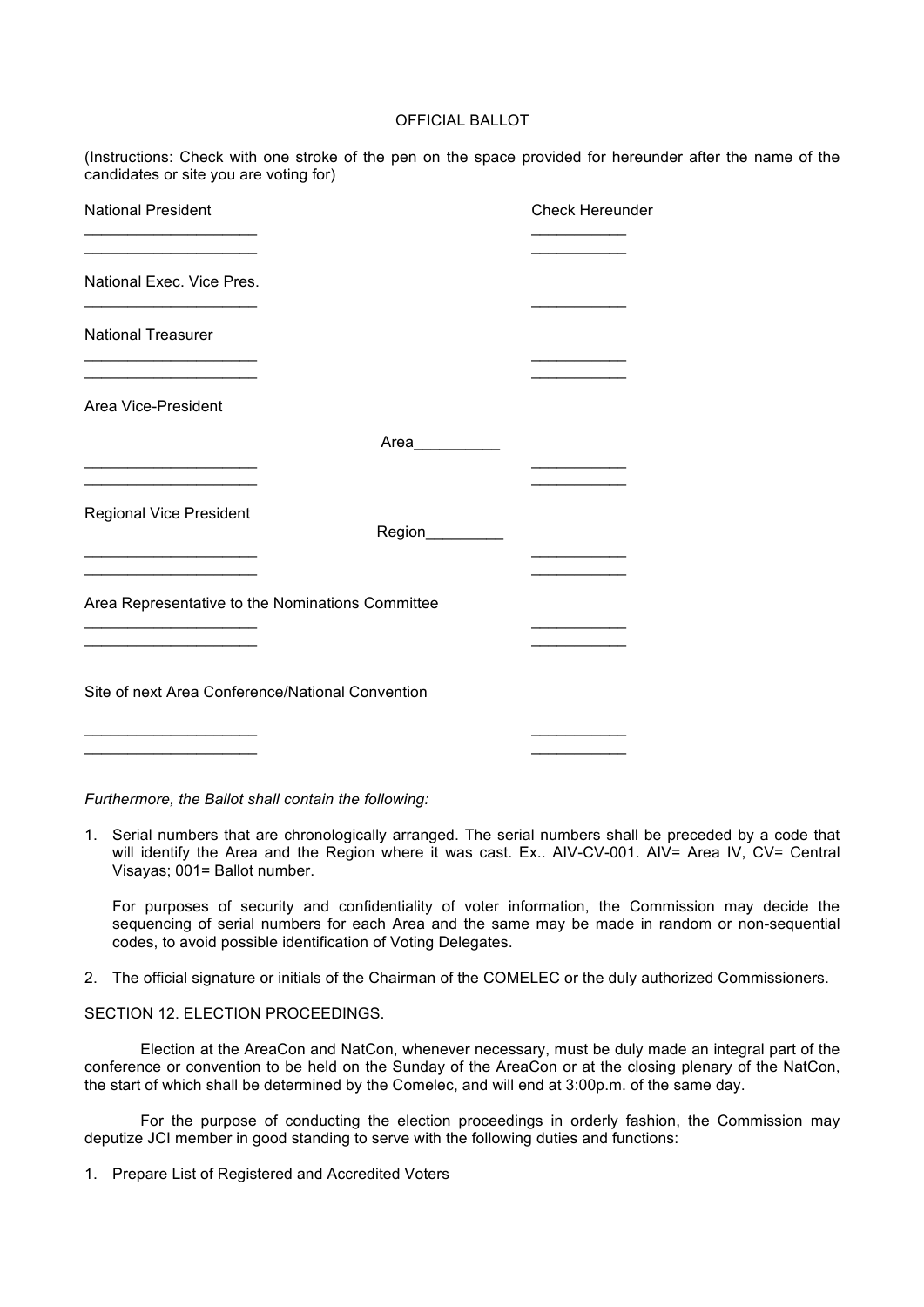- 2. Assist in Election proceedings
- 3. Assist in Casting of Votes
- 4. Assist in Counting of Votes
- 5. Assist in Tally of Election Returns
- 6. And such other duties or functions the Commission may authorize.

#### SECTION 13. POLL WATCHERS.

Each candidate or each team of candidates shall be entitled to appoint two (2) watchers per polling place. Said watchers shall present their designation or authorization as such to the COMELEC concerned before the start of the elections, and their appointment as watchers shall be recorded in the minutes of the COMELEC.

No person shall be appointed as a watcher unless he/she is a member in good standing, of good reputation, has not been previously found guilty of any election offense of JCI Philippines, and should not be related within the fourth  $(4<sup>th</sup>)$  civil degree of consanguinity or affinity to the Chairman of the Commission or Area Commission members, where he seeks appointment as a watcher.

Designated watchers shall be allowed to witness the election proceedings as well as take notes of what they may see or hear, take photographs of the proceedings and incidents, if any, during the voting, counting of votes and generation of election returns, file a protest against any irregularity or violation of the JCI Philippines election rules which they believe may have been committed by the Commission, any of its members, or any person present in the polling place. Watchers shall likewise have the right to challenge the proper identity, non-registration or disqualification of voting delegates, and in such a case, the challenged voting delegate shall present proof of proper identification, registration or non-disqualification to the Commission concerned, and the challenge shall be entered into the minutes of the Commission. In case a challenge is made against a voting delegate, the Commission shall immediately render its judgment to the challenge, and it shall enter its decision in the minutes thereof.

Watchers shall not speak to any member of the Commission, to any voter, or among themselves, in such a manner as would disturb the proceedings of the elections or the Commission. Likewise, watchers shall not enter the place reserved for casting of votes, and they should not mingle and talk with the voters, with the intention of influencing the same on how to cast their votes, or to request for disclosure or make known the candidates voted for.

#### SECTION 14. CASTING OF VOTES; EXCEPTIONS.

The casting of votes shall proceed in the following manner:

- 1. The Commission shall first post the name of the accredited LO with their corresponding voting strength arranged per region in the area.
- 2. The Commission shall then set the time to start and conclude the casting of votes, and the casting of votes will proceed and shall not be held in abeyance by virtue of absence of appointed watchers for candidates.
- 3. The Commission will proceed to call the primary voters of the LOs to cast their votes. LO presidents or Chief Delegates and voting delegates shall identify themselves before the Commission. Ballot secrecy folders shall be provided by the Commission and shall be used by the voting delegates to cover their ballots.

Voting delegates, candidates or any supporter of the candidates are prohibited from wearing campaign shirts or from distributing campaign paraphernalia of any kind during the casting or counting of votes, and commission of the same will mean disruption of the proceedings of the Commission and may be deemed as a violation of these Rules.

Voting delegates, candidates or any supporter of the candidates must leave the voting areas after casting their votes; they shall not be allowed to remain in the voting area. Candidates are strictly prohibited from campaigning during the casting of votes.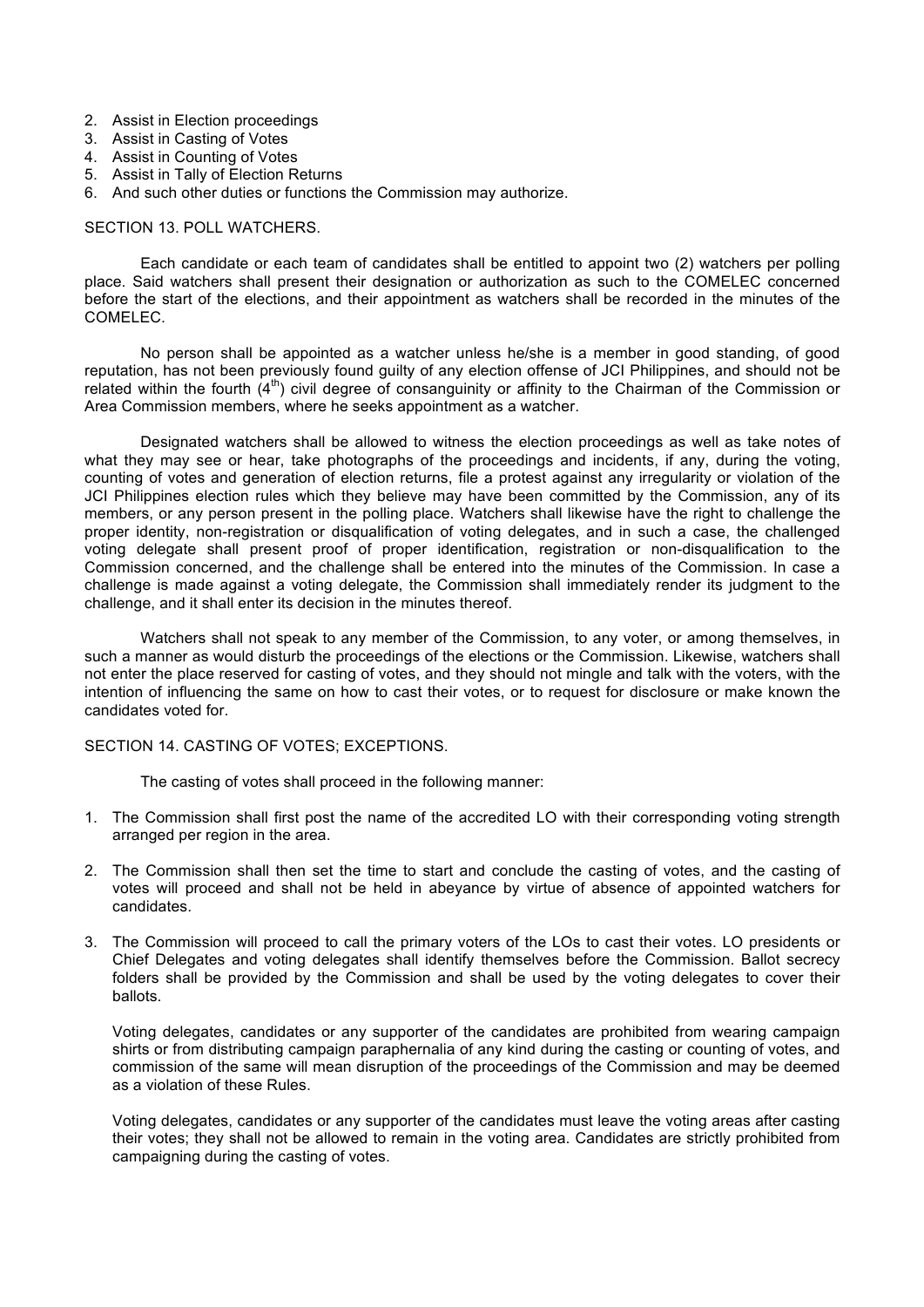4. After the primary voting delegates of the respective LO's have casted their votes, the Commission shall call all alternate voting delegates to vote. Said alternate voting affiliates shall only be allowed to vote thirty (30) minutes before the close of the casting of votes, or if the primary voter is unavailable due to death, failure to register in the AreaCon or NatCon, and such fact is previously proven and manifested before the Commission.

In elections for the NatCon site, the LO President shall cast the votes which shall be equivalent to the voting strength of his /her LO. In the absence of the LO President, the Chief Delegate, upon proper submission of a proxy form, shall be entitled to cast the votes. The manner of voting shall be that stated in Article 4-7, Chapter IV of the Constitution.

- 5. At the expiration of the period for casting of votes, the Commission shall declare the voting as closed. Be that as it may, the Commission may declare the voting as closed before the time set if all accredited voting delegates had already casted their votes, and the watchers of the respective candidates have been informed of the same.
- 6. The Commission shall immediately proceed to place the ballot boxes prepared per area under lock and key. The Commission shall likewise ensure that all election materials used during the casting and canvassing of votes shall be secured inside the ballot boxes to ensure the confidentiality and security of the election procedures conducted.
- *7.* In cases when a special election is conducted during the NatCon as provided for under Section 7 of this Code, elections of the candidates shall be done during the closing plenary session. If there are two or more candidates for a position, the LO President and the accredited voting delegates shall cast the votes by secret ballot. In case a candidate is unopposed, election may be done thru acclamation.

SECTION 15. COUNTING OF VOTES.

Within thirty (30) minutes after the close of voting, the Commission shall count the votes cast.

Firstly, the Commission shall determine the number of ballots cast per region in the area. The same must not be over the number of votes declared before casting of votes. If a discrepancy occurs, the excess ballot will be taken out at random by the Commission.

Secondly, the Commission shall count the votes cast, and record the number of votes for each candidate or conventions/conference site voted for.

In appreciating the ballot, the Commission shall be guided by the following rules:

- 1. The intention of the voting delegate should be properly determined and all doubts should be construed in favor of upholding the votes cast by the voting delegate.
- 2. Except when the Ballot's invalidity is clearly apparent, only the votes cast for a particular candidate(s) shall be nullified and the remaining votes validated.
- 3. Any mark purposely placed thereon by the voter with a view to possible future identification shall render the whole Ballot null and void.
- 4. As a general rule, the one-stroke check of the pen shall be followed. However, in case the same is clearly not observed due to the failure of the pen to properly function, the votes cast shall not be invalidated and the votes cast in favor of the candidate shall be counted.
- 5. Any folding or similar devise made on the Ballot to mark the same shall be a cause to render the said whole Ballot null and void.
- 6. The decision of the Commission on appreciation of Ballots shall be final and unappealable.

Thirdly, upon the counting of the last ballots, the Commission shall declare the counting of votes close.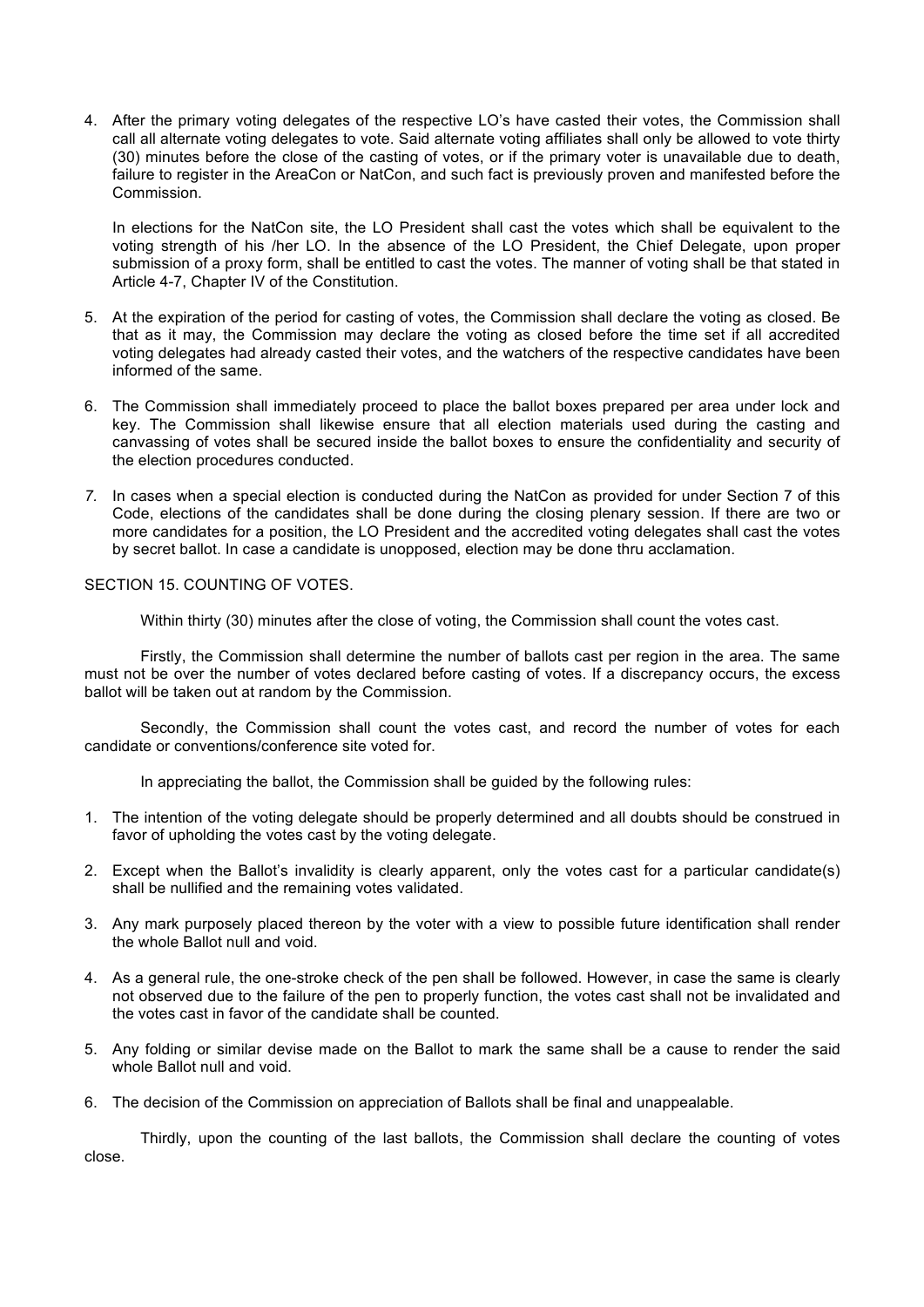Fourthly, the Commission shall immediately announce the number of votes for each candidate and LO bidding for convention/conference site.

The Commission shall ensure that the ballot box and all ballots or election materials used during the elections are secured and that unauthorized persons are not allowed access to the same. Watchers should be allowed to stand watch on said ballot boxes during the said periods.

SECTION 16. ELECTION RETURNS.

After the counting of votes, the Commission shall prepare the election returns indicating the following:

- 1. Number of Delegates in Good Standing and Total Voting Strength.
- 2. Number of Delegates Registered and Accredited/Qualified and Eligible to Vote.
- 3. Number of Delegates who cast their votes and total vote cast.
- 4. Number of valid votes open and number of votes secured.
- 5. Certification that the elections were conducted in the manner provided for by the JCIP Constitution, and as specified in the National Election Code.

SECTION 17. PROCLAMATION OF OFFICERS-ELECT.

Except in cases mentioned in Section 6 or Section 7 of these Rules, the Commission shall proclaim at the Closing Plenary Session of the immediately succeeding NatCon the duly elected Officers of the incoming National Board.

Further, the Commission shall submit during a joint meeting of the Outgoing and Incoming National Board Meeting which will be held during the national conventions on the day following the aforementioned election of officers, the following:

- 1. Statement of Disbursement of Funds.
- 2. Recommendation or Proposed amendments to the 2016 National Election Code.

## SECTION 18. ELECTION PROTESTS.

The Commission shall dispose the election contests in the following manner:

- A. Pre-Election Contests:
	- *I. Area Conference Elections*

On matters of disqualification and eligibility of candidates, and Voting Delegates, the following procedure must be followed:

- a. Personal filing with the National Secretariat at the Philippine Jaycees Building, No. 14, Don A. Roces, Ave., Quezon City, a Verified Petition to Disqualify Candidate or Voting Delegate with supporting affidavit and documentary evidences not less than 30 days before the Area Conference, with proof of service to the respondent(s).
- b. Payment of Filing Fee in the sum of P5,000.00 per candidate/affiliate/LO President/Chief Delegate sought to be disqualified.
- c. The respondent(s) may, within 10 days from receipt of the petition, file his verified answer to the petition together with his/her supporting affidavit and documentary evidences. The answer may be filed through personal delivery or through courier only. If filed through courier, the opposing party must have received the answer within reglementary period of 10 days. No motion for extension of time to file the answer will be entertained and failure of the respondent to submit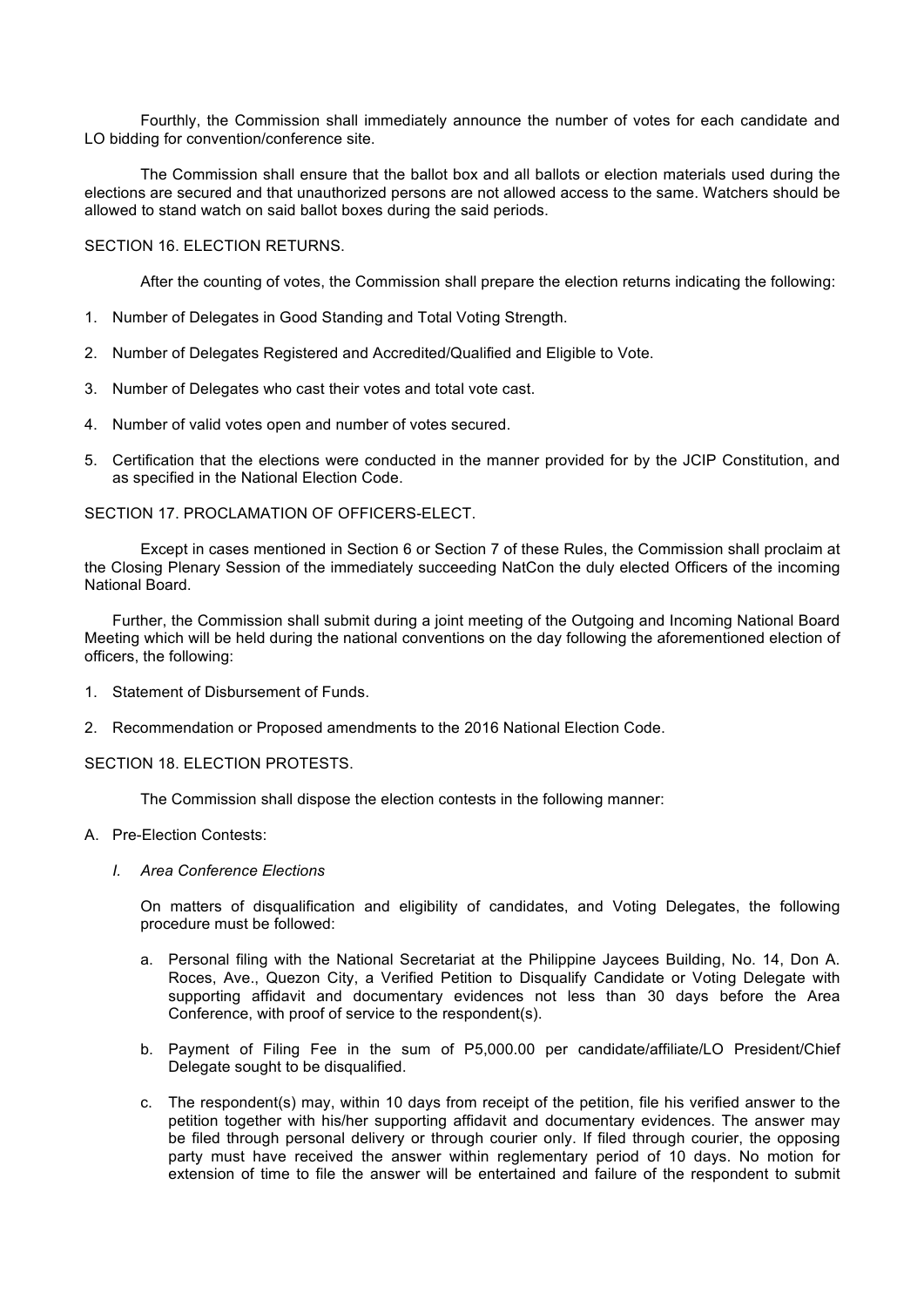his/her answer shall be deemed a waiver of his/her right to file his/her answer and to submit evidence in his behalf, and the Commission may render its Decision based on the documents and evidence received or on record.

- d. Hearing on merits of the Petition, if necessary. The Commission may forego a hearing on the merits and may summarily decide to render judgment on the petition based on the pleadings and evidence on record.
- e. Resolution of the Petition before the Opening Plenary.
- *II. National Convention Elections.*

On matters of disqualification and eligibility of candidates for unfilled positions, and Voting Delegates, the following procedure must be followed:

- a. Filing with the National Secretariat at the Philippine Jaycees Building, No. 14, Don A. Roces, Ave., Quezon City, a verified Petition to Disqualify Candidate/Voting Delegate not less than seven (7) days before the start of the NatCon, copy furnished the respondents.
- b. Payment of Filing Fee in the sum of P5,000.00.
- c. The respondent(s) may, within 10 days from receipt of the petition, file his verified answer to the petition together with his/her supporting affidavit and documentary evidences. The answer may be filed through personal delivery or through courier only. If filed through courier, the opposing party must have received the answer within reglementary period of 10 days. No motion for extension of time to file the answer will be entertained and failure of the respondent to submit his/her answer shall be deemed a waiver of his/her right to file his/her answer and to submit evidence in his behalf, and the Commission may render its Decision based on the documents and evidence received or on record.
- d. Hearing on merits of the Petition, if necessary. The Commission may forego a hearing on the merits and may summarily decide to render judgment on the petition based on the pleadings and evidence on record.
- e. Resolution of the Petition before election day.
- B. Post Election Contests:

On matters of contests over counting of votes, election returns, election fraud, violation of the JCIP Constitution and By-Laws relating to the conduct of elections, violations of the National Election Code, and similar electoral protests, which may affect the results of the recently conducted elections, the following procedure must be followed:

- a. Filing with the National Secretariat at the Philippine Jaycees Building, No. 14, Don A. Roces, Ave., Quezon City, a verified Petition/election protest with supporting affidavit and documentary evidence within ten (10) calendar days from the date of elections.
- b. Payment of filing fee in the amount of P10,000.00.
- c. Filing a cash bond by the protesting party in the sum of at least P25,000.00 or such amount as may be deemed appropriate by the Commission to cover the costs of litigation
- d. The respondent(s) may, within ten (10) days from receipt of the petition, file his verified answer to the petition together with his/her supporting affidavit and documentary evidences. The answer may be filed through personal delivery or through courier only. If filed through courier, the opposing party must have received the answer within reglementary period of 10 days.
- e. Hearing on the merits of electoral protest within thirty (30) days from the time the same is submitted for resolution. The Commission may summarily dismiss the Petition for failure to comply with procedural